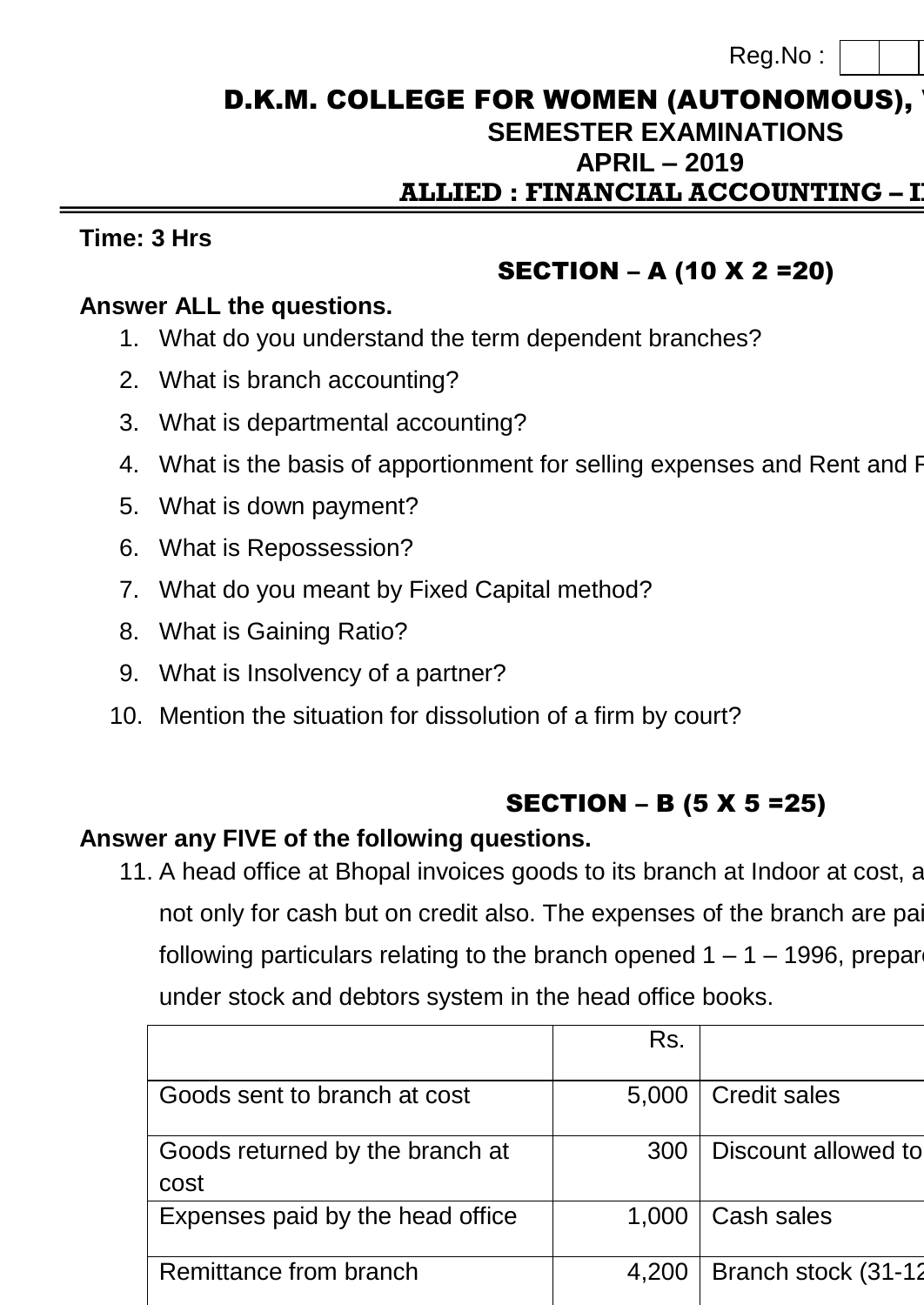- 13. Distinguish between Hire purchase system and Installment purchase system.
- 14. X and Y are partners sharing profits in the ratio of 3:2. They admit z as a future profit. Calculate New Ratio.
- 15. Explain "Garner Vs Murray" rule for Insolvency of a partner.
- 16. AK Company opened a branch at Chennai on 1.1.2018. From the following Chennai Branch Account for the year 2018.

| <b>Particulars</b>                              | Rs.    |
|-------------------------------------------------|--------|
| Goods sent to Chennai Branch                    | 15,000 |
| Cash sent to Branch for                         |        |
| Rent                                            | 1,800  |
| <b>Salaries</b>                                 | 3,000  |
| Other expenses                                  | 1,200  |
| Cash received from the branch                   | 24,000 |
| Stock on 31 <sup>st</sup> December              | 2,300  |
| Petty cash in hand on 31 <sup>st</sup> December | 40     |
|                                                 |        |

- 17. Distinguish between Branch accounts and Departmental account.
- 18. KNR Transport Ltd. purchased from Delhi Motors 3 trucks costing Rs. system. Payment was to be made Rs.30,000 down and the remain installments together with interest at 9%. Calculate interest for each year.

# SECTION – C (3 X 10 =30)

### **Answer ALL the questions.**

19. (a) Goods are invoiced by head office to its branch at Jaipur at cost plus branch are paid by head office. Branch keeps only debtors ledger and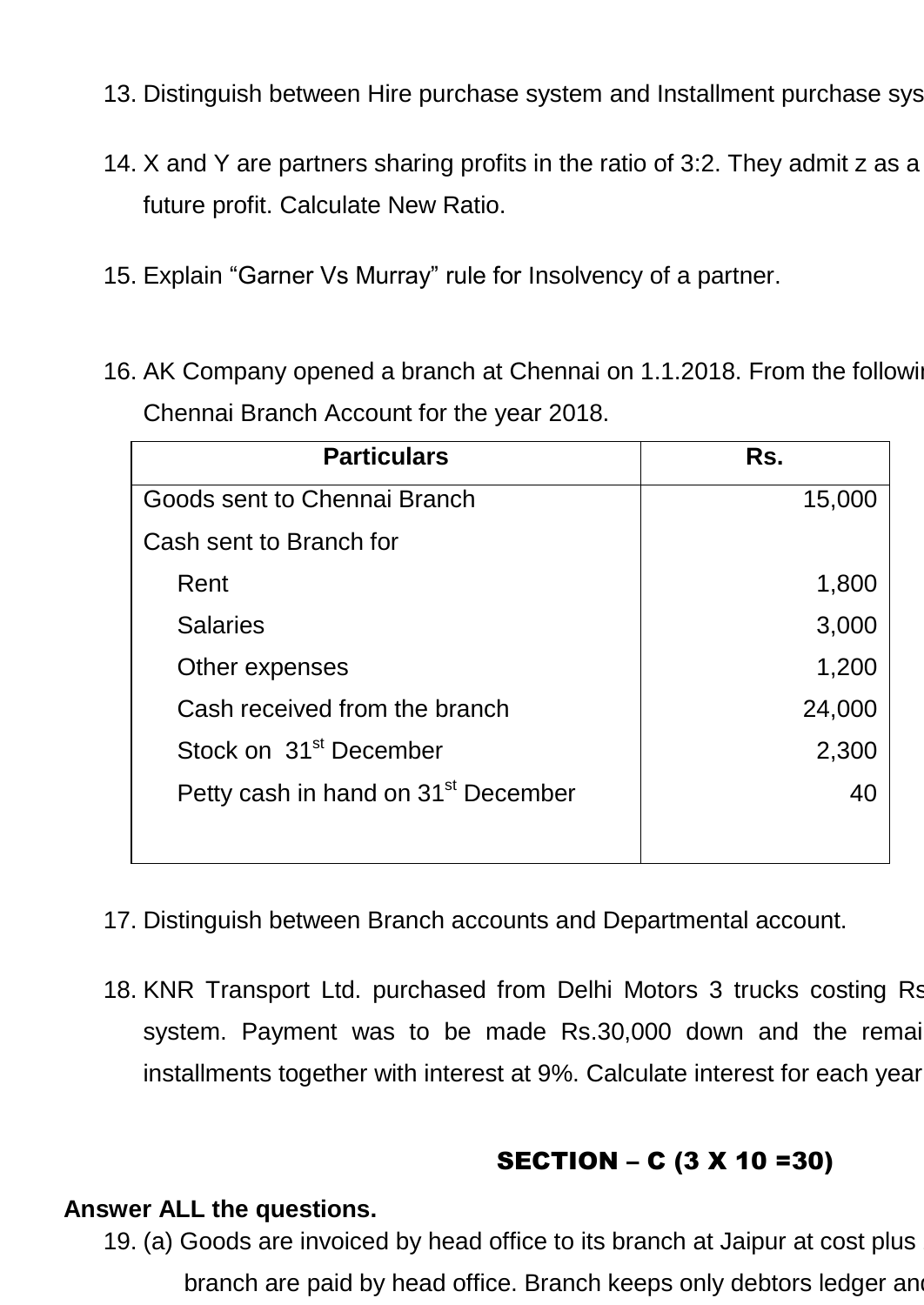Goods received from bead office Debtors on 31.12.2015 Goods in transit from head office on 31.12.2015

(Or)

(b) Trading and Profit and Loss Account of Janu Radio and Gramophon

months ended 31.03.1995 is presented to you in the following form:

| <b>Particulars</b>        | Rs.      | <b>Particulars</b>    |
|---------------------------|----------|-----------------------|
| To Purchases              |          | By Sales:             |
| Radios (A)                | 1,40,700 | Radios (A)            |
| Gramophones (B)           | 90,600   | Gramophones (B)       |
| Spare Parts (C)           | 64,400   | Spare Parts (C)       |
| To Salaries &b Wages      | 48,000   | By Sock on 31.03.1995 |
| To Rent                   | 10,800   | Radios (A)            |
| <b>To Sundry Expenses</b> | 11,000   | Gramophones (B)       |
| <b>To Profit</b>          | 34,500   | Spare Parts (C)       |
|                           |          |                       |
|                           |          |                       |
| Total                     | 4,00,000 | Tot                   |

Prepare Departmental accounts for each of the three departments A, taking into account the following:

- i. Radio and Gramophones are sold at the show room and spare
- ii. Salaries and Wages comprise as follow: Show room  $3/4$  and w allocate the show room salaries and wages in the ratio of 1:2 b B.
- iii. The workshop rent is Rs.500 per month. The rent of show between the departments A and B.
- iv. Sundry expenses are to be allocated on the basis of the turnover